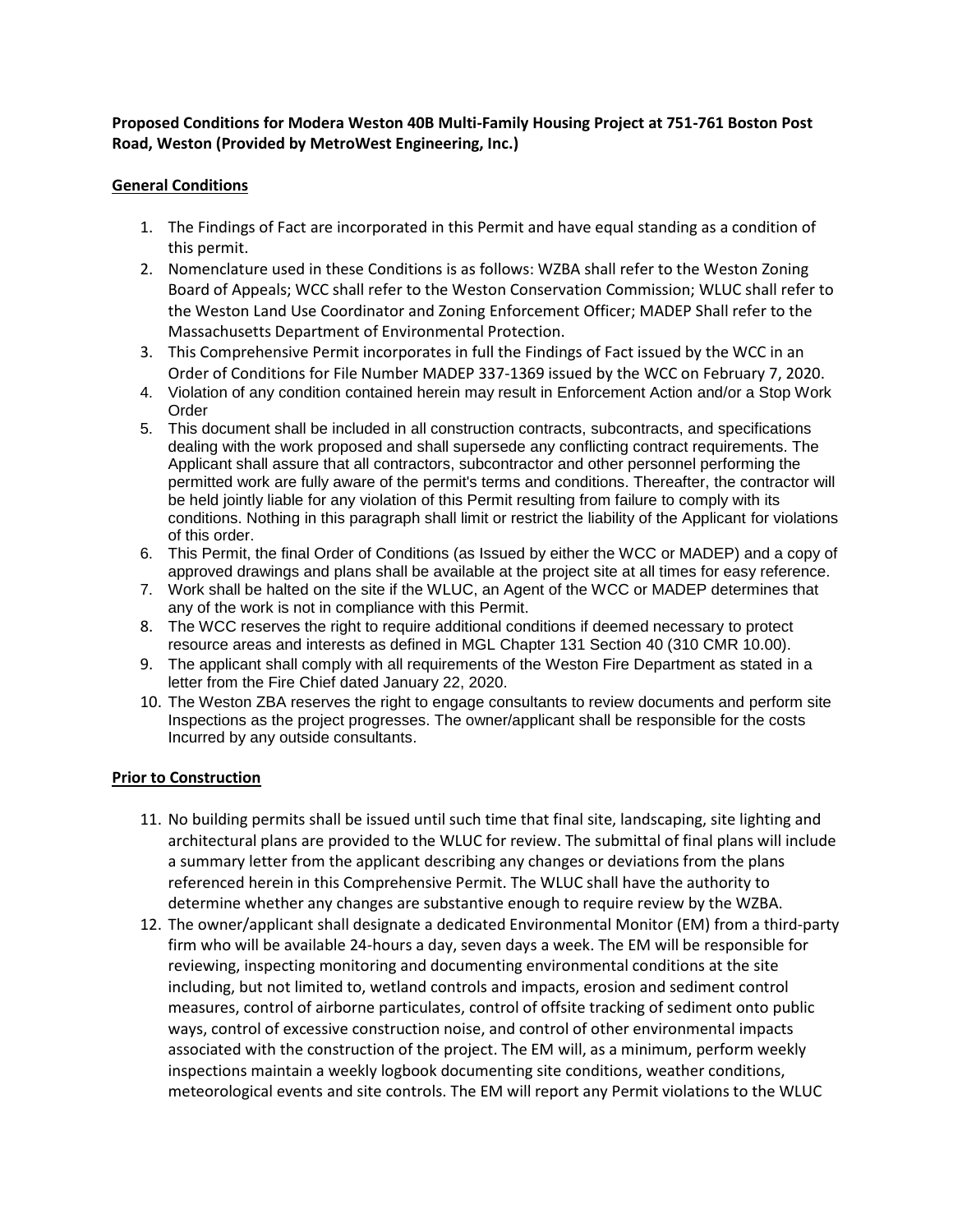and WCC as they occur and will include a summary of the issue and any recommendations for mitigation and remediation. The EM will also fulfill all requirements of Special Condition Number 31 in the WCC Order of Conditions.

- 13. The applicant shall present a detailed schedule of construction to the WLUC; the schedule shall be updated on a quarterly basis as construction proceeds. Said schedule will include all requirements set forth in Special Condition Number 27 in the WCC order of Conditions.
- 14. The applicant shall present to the WLUC a list of key personnel and contacts including the General Manager, the Project Superintendent, the project manager for the site work contractor, and a list of key sub-contractors.
- 15. The applicant shall present to the WLUC a final Construction Management Plan for project.
- 16. The applicant shall present the final plans and permit from MADEP for the Wastewater Treatment Plant
- 17. The applicant shall provide to the WLUC and the WCC a final Storm Water Pollution Prevention Plan (SWPPP) and proof of coverage under the EPA NPDES Program, including appropriate certifications on the SWPP by the Owner/Applicant, the General Contractor and key subcontractors.
- 18. The applicant will provide detailed specifications for any permanent electrical generators proposed for the project including location, capacity and sound levels. Sound attenuation shall be provided as necessary so that noise produced by the generator will not exceed the 90 percent ambient, pre-construction sound level by more than 10 decibels.
- 19. The applicant shall provide the final design plans for all retaining walls to the WLUC and the WCC. All walls with an exposed height of 4-feet or more shall be designed by a structural engineer.
- 20. The design of the water distribution system shall be reviewed and approved by the Weston Water Department.
- 21. A pre-construction meeting will be held at least one-week prior to the start of site work. As a minimum, the meeting will include the Project General Manager, the Site Superintendent, the Site Work Contractor, the WLUC, the WCC and its consultant, the City of Cambridge Water Department, and any consultants to the WZBA so designated to represent the WZBA.
- 22. The applicant shall develop and maintain a Project Construction Web Site that will provide area residents with important project information including a weekly schedule of projected site activities, a complaint log, and key personnel contact information.

# **During Construction**

- 23. Hours of Construction shall conform to the Town of Weston General Bylaws.
- 24. Soil Export from the site and material deliveries to the site shall be prohibited during the following periods: From 7:00 AM to 9:00 AM on weekdays when public schools are in session and from 8:00 AM to 9:00 AM on weekdays when public schools are not in session.
- 25. Construction vehicles traveling through the Town of Weston to access or egress the site will be restricted to Boston Post Road via I-95, or Boston Post Road via Routes 30 and 27. No construction vehicles shall travel over Love Lane, Winter Street, Pine Street or Highland Street.
- 26. Trucks delivering materials to the site or removing materials from the site shall be covered or otherwise protected to prevent dust and/or debris from leaving the truck.
- 27. Police details shall be employed as necessary to facilitate the integration of construction vehicles entering and exiting the site with existing traffic on Boston Post Road to ensure that all turning movements are performed safely with a minimal disruption of passenger vehicles on Boston Post Road. The applicant shall evaluate the need for Police Details on a weekly basis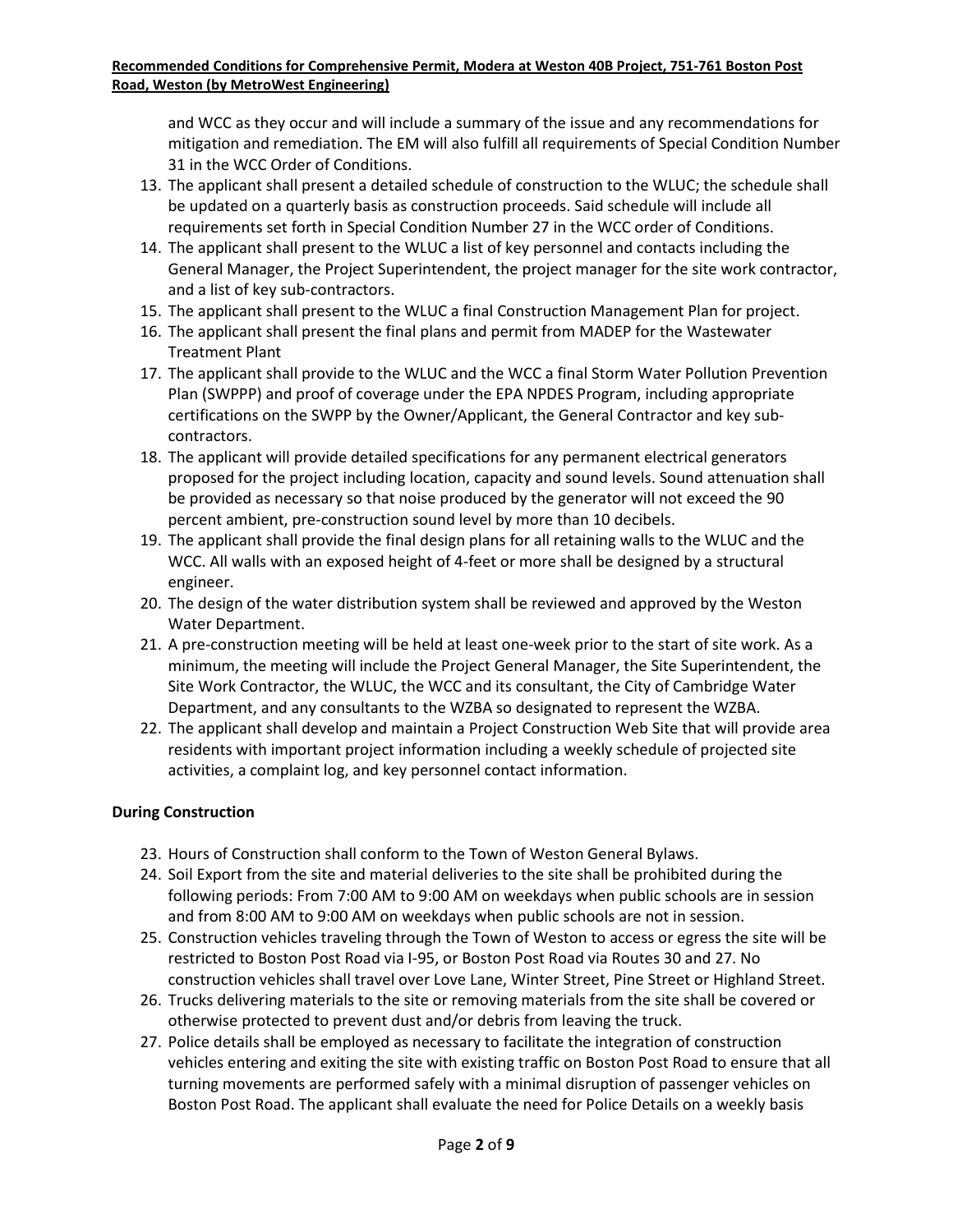based upon anticipated activities at the site. The WLUC shall have the authority to require the use of police details based upon traffic issues that may arise during peak periods of site activity.

- 28. Trucks exiting the site shall have their wheels inspected for mud and silt prior to entering Boston Post Road. A wheel wash station will be provided in the vicinity of Boston Post Road and truck tires shall be cleaned as needed to prevent the tracking of mud and silt onto Boston Post Road.
- 29. Street sweeping using a vacuum sweeper will be performed along Boston Post Road any time that sediment is tracked off the project site. A street sweeper will be available on a daily basis for street cleaning as needed.
- 30. Trucks, earth moving equipment and other motorized equipment shall not idle on site. Any equipment not being actively used for a period more than 10-minutes shall be turned off.
- 31. No materials of any type shall be stored or stockpiled within 50-feet of project boundaries.
- 32. Trees along property boundaries or on adjacent properties shall be protected from root and/or limb damage and the owner/applicant shall be responsible for any damage to trees owned by project abutters.
- 33. Stockpiled earth materials shall be protected against both water and wind erosion. The base off all stockpiles shall be protected with silt fencing, filter socks or other means to prevent the transport of sediment. Stockpiles shall be moistened as necessary to prevent airborne suspension of particulates. Earth material stockpiles that will be stored for 30-days or more shall be stabilized with temporary vegetative covering such as an annual rye grass or other such vegetative cover to prevent soil erosion of the stockpile slope.
- 34. All construction worker parking shall be located on site or at an off-site, remote location. No parking is allowed on Boston Post Road, Elliston Road, Love Lane or on any residential private or public streets.
- 35. Installation of all drainage systems will be coordinated with the WLUC and any designated consultant representing the WZBA. The WZBA consultant shall inspect the bottom of excavation for all infiltration systems prior to installation of any drainage systems components including stone and chambers.

# **Post-Construction Conditions in Perpetuity**

- 36. The Stormwater Management System for the Project will be strictly maintained in accordance with the submitted Operation and Maintenance Plan (OMP) referenced in the documents section of this Permit and as modified herein.
- 37. The project owner/applicant shall submit a signed copy of the OMP to the WLUC and WCC.
- 38. The OMP will be modified to include annual maintenance of the water quality treatment device (WQU-9 on site plan) used to treat stormwater from the catch basin located on Boston Post Road just east of the westerly property boundary of the project.
- 39. The OMP shall be modified to ensure that that swimming pool discharge is directed toward a nearby catch basin which does not discharge to a wetland resource area (i.e. drain manhole #50 which discharges to subsurface infiltration 11A which has no overflow pipe). The OMP shall also specify the reduction of herbicides and pesticides as requested by Cambridge Water Department.
- 40. An annual inspection of the drainage system(s) will be performed by a MA Registered Professional Engineer with expertise in stormwater management and drainage systems. The results of the annual inspection will be documented in a summary report that documents annual maintenance activities, the results of the inspection and provides for recommendations for any follow up measures. The report shall be provided annually to the WLUC and the WCC.
- 41. The maintenance or repair of all stormwater management structures/components, other than those in the public way shall be the responsibility of the Applicant/Owner/Assign. The design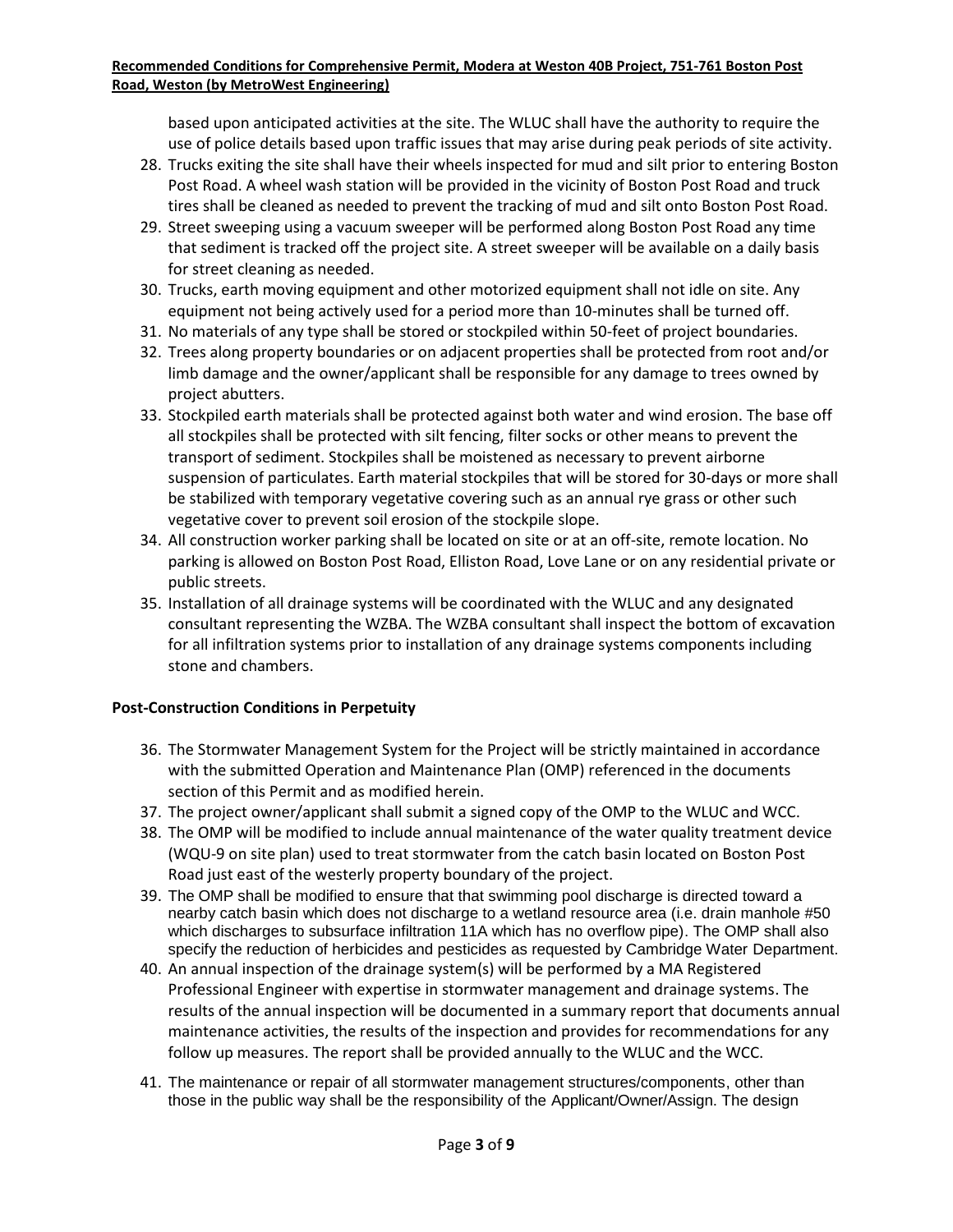capacity, storm water management treatment capacity and structural integrity of these facilities must be maintained and inspected as detailed in the Operation and Maintenance Plan. This condition shall remain in perpetuity and shall be recorded as such on the Certificate of Compliance for the Order of Conditions Issued by he WCC or MADEP.

- 42. Discharges from swimming pool water (less than one ppm chlorine) is allowed provided that the water stand for one week prior to draining (or tested for chorine levels with a pool test kit prior to draining), the discharge occur at least 50 feet from the edge of wetland, and the pool is drained in such a way as not to cause erosion and other impacts to wetland resource areas.
- 43. Maintenance of landscaped areas shall be performed in accordance with the Integrated Pest Management Plan (IPM) detailed in the Stormwater Operation and Maintenance Plan. Only low nitrogen content, slow release organic fertilizers shall be applied within wetland buffer zones. The use of herbicides and pesticides is prohibited in the riverfront area and within wetland buffer areas with the exception of annual applications of a broadleaf weed control and low toxicity grub control product (Merit or equal) on maintained turf areas. The use of Diazinon or Dylox is prohibited at this property. This condition shall be reflected in the final Storm Water Operation and Maintenance Plan.
- 44. Continued maintenance of all disturbed areas, in a manner which assures permanent stabilization and precludes any soil erosion shall be the responsibility of the Applicant/Owner/Assign of this property. This condition is perpetual and does not end with the issuance of a Certificate of Compliance. No Certificate of Compliance shall be issued until final stabilization is achieved.
- 45. The Applicant has agreed to a low salt de-icing strategy (80:20 sand/salt; or the use of acetates (which do not contain chlorides). Calibrated salt spreaders will be used to ensure only a carefully controlled amount of salt is used on the roads.

#### **Conditions related to Wetland Protection and Conservation**

- 46. In the event that MADEP Issues a Superseding Order of Conditions for the project, Conditions 47 through 90 shall supplement that Superseding Order.
- 47. The WCC shall hire an outside consultant to ensure that the project complies with the performance standards of the Wetlands Protection Act. The applicant shall deposit an amount of \$7000 to cover the initial cost of the WCC consultant and shall pay such additional fees as the WCC deems necessary to complete oversight of the project. The WCC Consultant shall as a minimum be present for or perform the activities outlined In Special Condition Number 30 In the WCC Order of Conditions.
- 48. No activity, with the exception of installation of erosion controls, shall take place within an area subject to protection under the Wetlands Protection Act until a pre-construction meeting is held.
- 49. Erosion Control and Sedimentation barriers shall serve as the limit of work unless another limit of work line has been approved by this Order. Construction equipment is prohibited beyond installed siltation barrier.
- 50. All Erosion Control and sedimentation barriers shall be maintained in good repair until all disturbed areas have been fully stabilized with vegetation or other means. At no time shall sediments be deposited in a wetland or waterbody. During construction, the applicant or his/her designee shall inspect the erosion controls on a daily basis and shall remove accumulated sediments as needed. The Applicant shall immediately control any erosion problems that occur at the site and shall also immediately notify the Conservation Commission, which reserves the right to require additional erosion and/or damage prevention controls it may deem necessary.
- 51. All existing and proposed catch basins and oil traps on the site or on the streets adjacent to the project shall be protected by Silt Sacks to prevent sediment from entering the drainage system. Silt Sacks shall be maintained and regularly cleaned of sediments until all areas associated with the work permitted by this Order have been permanently stabilized and the Commission and/or Staff has formally approved their removal.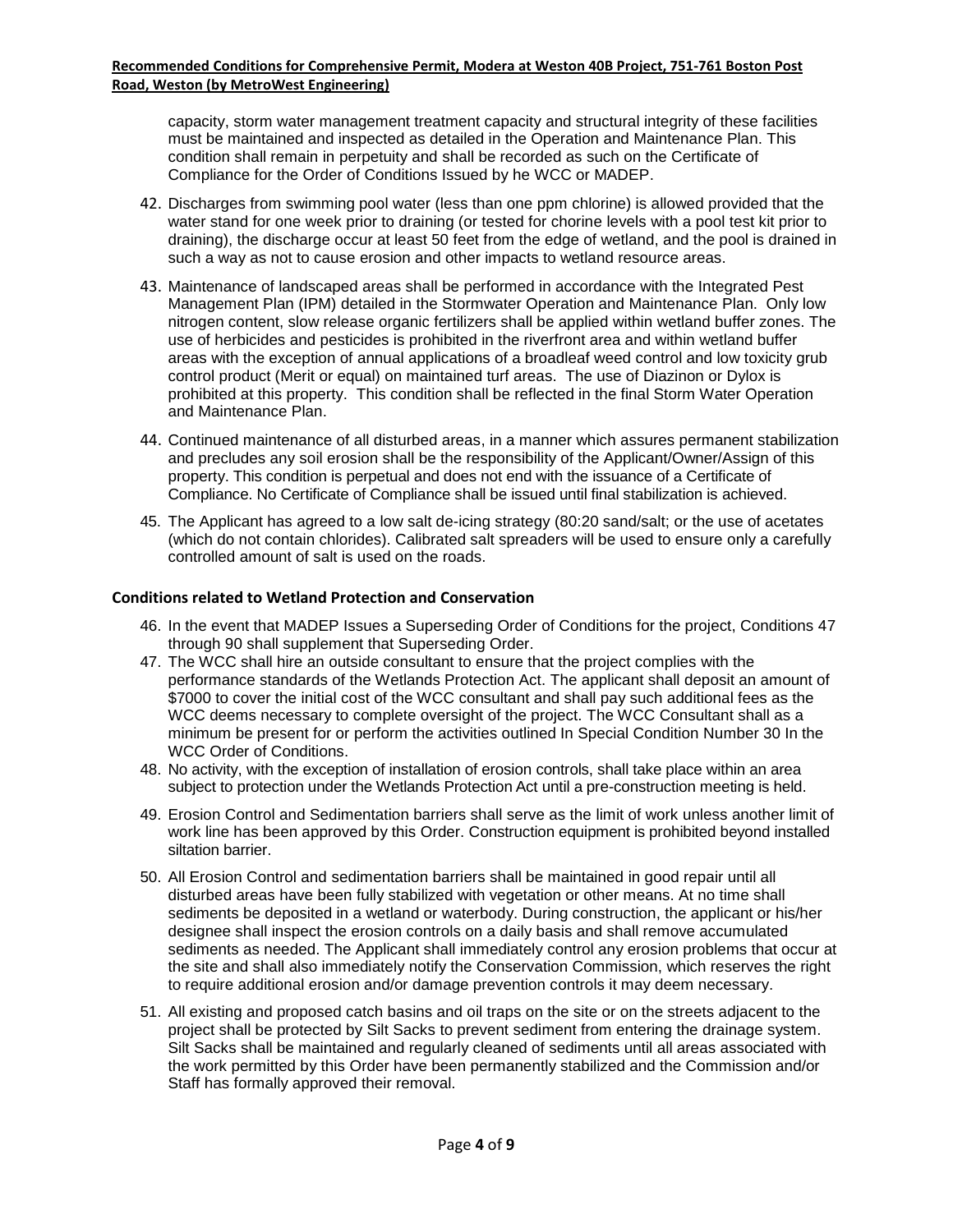- 52. Work shall not commence in the Bordering Land Subject to Flooding (BLSF) approved to be altered until the required Compensatory Flood Storage (CFS) area is excavated to the proposed base grade.
- 53. Planting of the CFS area shall be completed within 12 months of construction commencement and conducted only during the growing season (mid-April through mid-October). The WCC may consider allowing for a planting extension if the planting installation is affected by seasonal constraints. Work associated with creating the hydrologic connection from the Compensatory Flood Storage shall be done during dry conditions during mid-summer to early fall.
- 54. Planting of the Buffer Zone Restoration Areas shall be completed within 12 months of the completion of the retaining wall (between Buildings A & B) and conducted only during the growing season. The Commission may consider allowing for a planting extension if the planting installation is affected by seasonal constraints.
- 55. Prior to construction the general contractor shall designate a **construction staging area**, located outside all resource areas and buffer zones. All construction trailers, portable sanitary facilities, material storage and overnight parking of equipment shall be in the staging area. The perimeter of the staging area shall be protected as necessary with silt fence and the ground surface shall be protected with washed stone or another suitable non-erosive material.
- 56. An area for cleanup and or maintenance of construction equipment shall be designated prior to construction.
	- a. Any runoff resulting from the washing of trucks or construction equipment shall neither be directed to, nor dumped in, any on-site drainage system or in any area subject to protection under the Mass. Wetlands Protection Act. Any such washing shall occur in a designated area, protected by washed stone, outside of all resource areas and buffer zones. All construction vehicles exiting the property shall be cleaned of soil prior to traveling on public streets within the Town of Weston.
	- b. Any leakage or spillage of oil, hydraulic fluid, gasoline, or other pollutants must be cleaned up immediately and disposed of offsite. All fueling of equipment shall be performed outside of wetland resource areas and buffer zones. The Commission shall be notified immediately in the event of any spillage.
	- c. Prior to commencing any work on the site, the applicant shall install a stone construction entrance (tracking pad) not less than 20' wide and not less than 50' in length of a stone size on average of 1" to 4".
	- d. All construction equipment employed in the resource areas or buffer zones thereto shall be properly maintained and precautions shall be taken to prevent any leakage or spillage of oil, gasoline, hydraulic fluids, etc.
	- e. No fuel, oil, trash dumpsters or other pollutants shall be stored in any resource area or the buffer, unless specifically authorized by the WCC.
- 57. Applicant must create 8,837 square feet and 5,515 cubic feet of compensatory flood **storage** as shown on the approved plans. Failure to adequately comply with this requirement shall be deemed to be a violation of this Permit.
- 58. Applicant must restore the 127 square feet of BVW and 1,790 square feet of buffer zone downgradient of the retaining wall**.**
- 59. The general contractor will provide the WCC and their Outside Consultant five (5) business days**'** notice before the start of work identified in Condition 30 to allow adequate notice so that the WCC consultant can be present.
- 60. The wetland replication and restoration shall be performed in accordance with the approved plans and documents.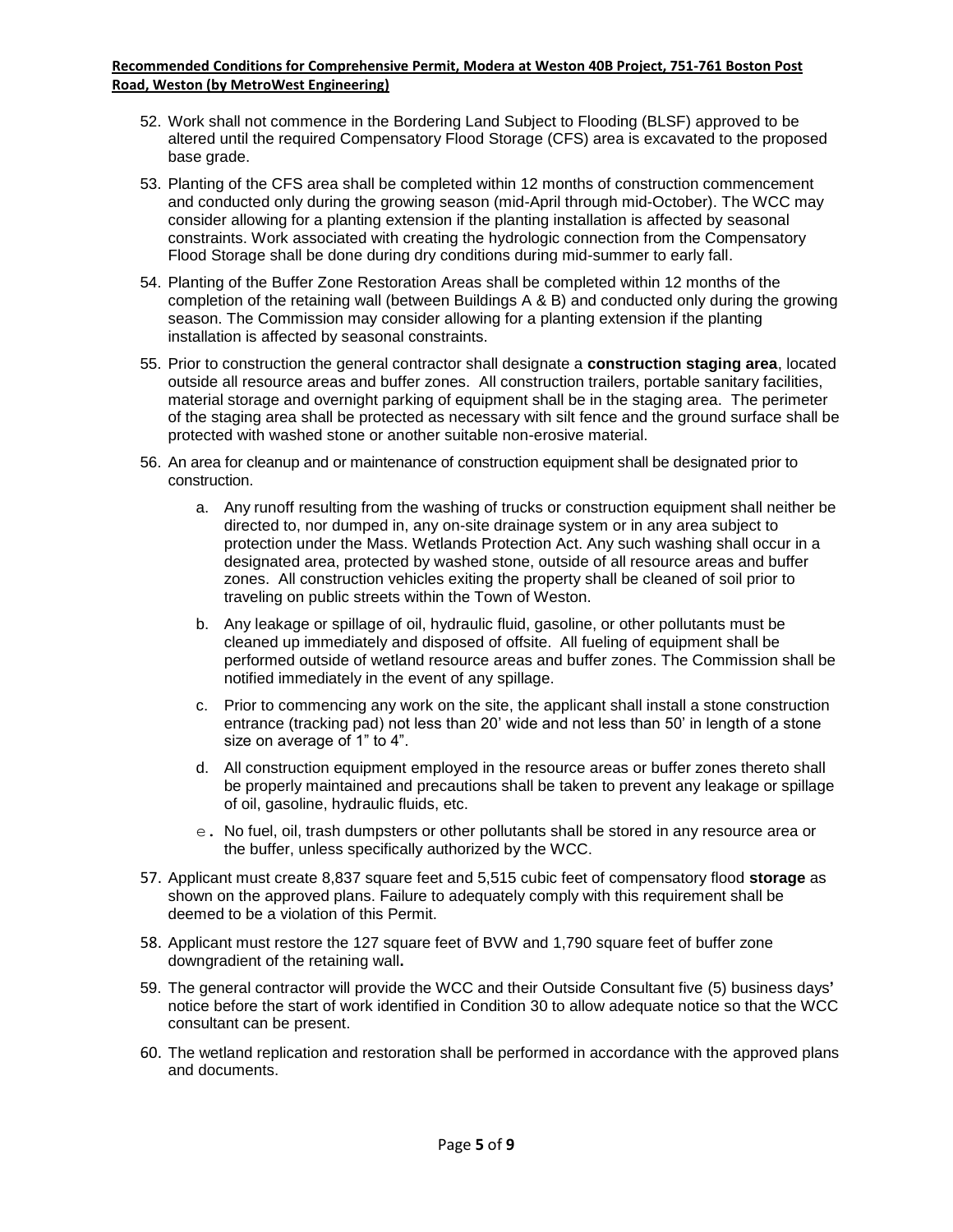- 61. A Wetland Specialist acceptable to the WCC shall be retained by the Applicant to supervise Flood Storage Creation and BVW/Buffer Zone restoration and monitor progress of these areas until they meet the requirements of this Order of Conditions. The name, e-mail address and cell phone number of the Wetland Specialist shall be provided to the WCC Administrator upon such retention.
- 62. The siltation barriers shall serve as the limit of work delineation for project activities. No disturbance to adjacent wetland resource areas resulting from work on the project shall occur during or after construction of the replication area.
- 63. The Commission and their outside consultant shall be given five (5) business days notice prior to the beginning of restoration work.
- 64. Prior to excavation of the proposed compensatory flood storage area, proposed grades shall be staked by a licensed land surveyor, indicating cuts necessary to achieve grades as shown on the plans. The extent of cut should include necessary over-excavation to allow for backfill of high organic mineral soils or clean loam materials.
- 65. Restoration activities must be supervised by a wetland specialist acceptable to the Commission who shall be a professional with experience in wetland replication, wetland hydrology and a working knowledge of botany
- 66. The restoration area shall be constructed as described In the approved plans and documents and In the following manner:
	- a.The area shall be excavated and graded to a sufficient depth below the proposed contours shown on the site plan to enable the required depth of topsoil to be added.
	- b.The adjacent slopes shall be graded as shown on the plan with the topsoil stockpiled.
	- c.Grades must be verified by a licensed land surveyor.
	- d.High organic mineral soils shall be placed in the restoration areas after grades have been verified by a licensed land surveyor, and
	- e.Planting or seeding shall occur after final grades are surveyed by a licensed land surveyor to ensure that grades have been achieved as shown on the plan.
- 67. A weeding program must be implemented to maintain the restoration and replication areas. The goal of this program is to keep these areas free of weedy and invasive species. Species to be removed by hand shall include all species identified on the Invasive Species List distributed by the Massachusetts Division of Fisheries and Wildlife. In addition, cattails shall be considered an invasive species. The weeding program shall begin within one month of restoration installation and continue at a minimum of twice per growing season until a Certificate of Compliance is issued for the project.
- 68. Following construction of the replication area, the Wetland Specialist shall certify to the Commission that the area has been constructed in compliance with approved wetland replication plan(s) and this Order of Conditions. Such certification shall be accompanied by a plan showing the limits of the replication area and final grades as surveyed by a licensed land surveyor, which meet grades shown on the plans approved in this Order of Conditions.
- 69. Seasonal monitoring reports shall be prepared for each of the replication and restoration areas by a qualified wetland scientist for a period of two (2) additional years after installation. This monitoring program will consist of spring and fall inspections which will include photographs and documentation that details the vitality of the restoration and replication areas. Monitoring reports shall be submitted to the Commission within 30 days of each monitoring effort (i.e., by June 15<sup>th</sup> and by October 15th ). Monitoring reports shall describe, using narratives, plans, and color photographs, the physical characteristics of the wetland replication/restoration areas with respect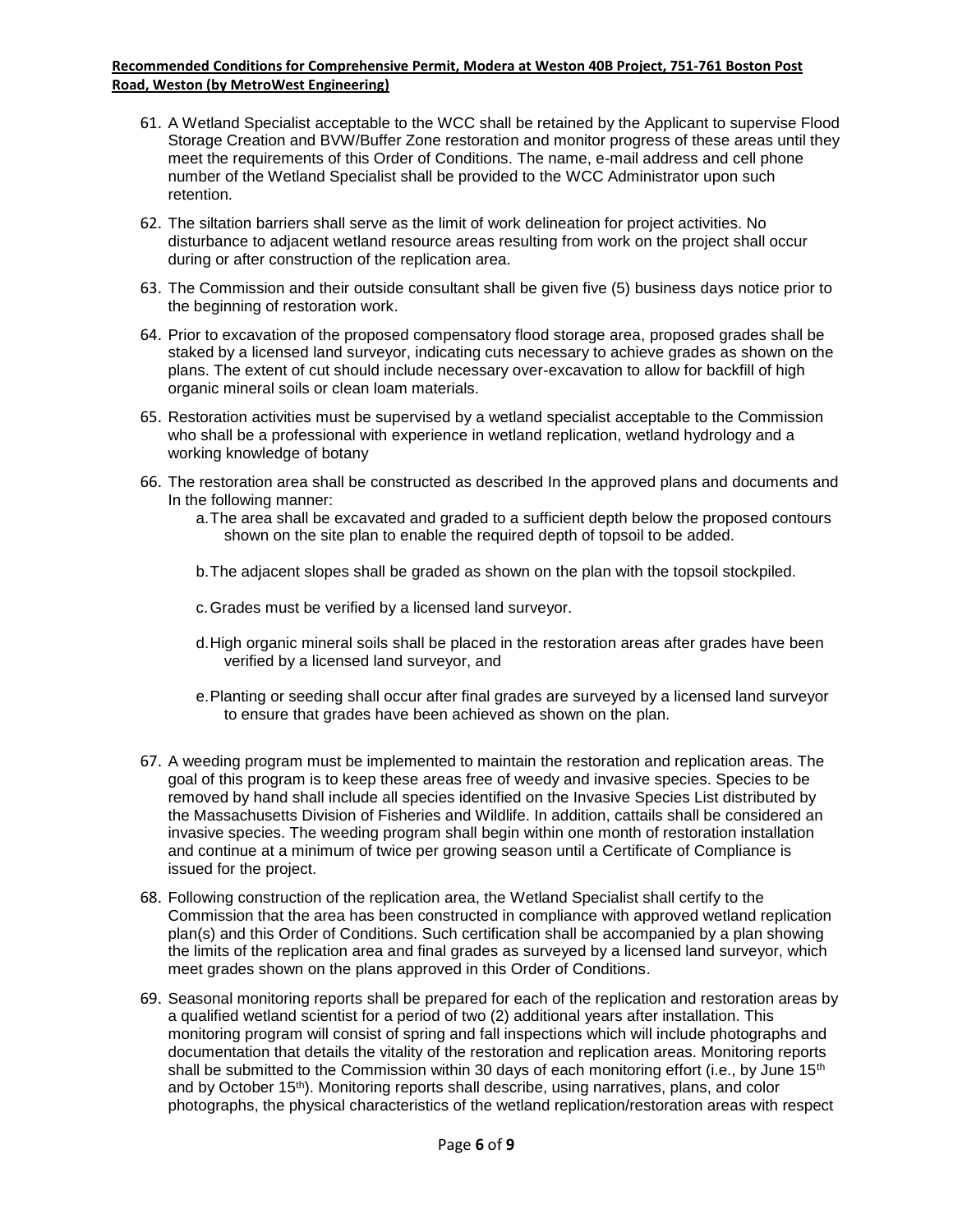to stability, soil characteristics, survival of vegetation and plant mortality, aerial extent and distribution, species diversity and vertical stratification (i.e. herb, shrub and tree layers).

- 70. Wetland regulation (310 CMR 10.55 (4) (b) (6) requires that at least 75% of the surface area of the replacement area be re-established with indigenous wetland plant species within two growing seasons. If the restoration and replication areas do not meet the 75% re-vegetation requirement by the end of the second growing season after installation, the Applicant shall submit a remediation plan to the Commission for approval that will achieve, under the supervision of a Wetland Specialist, replication/restoration goals. This plan must include an analysis of why the areas have not successfully re-vegetated and how the Applicant intends to resolve the problem.
- 71. Any damage caused as a direct result of this project to any wetland resource areas, except as permitted by this Order, shall be the responsibility of the Applicant to repair, restore and/or replace. Sedimentation or erosion into these areas shall be considered damage to wetland resource areas. If sediment reaches these areas the Commission shall be contacted and a plan for abatement of the problem and proposed restoration/mitigation measures shall be submitted for approval and implementation.
- 72. The general contractor will provide the WCC and their Outside Consultant five (5) business days' notice before the start of work identified in Condition 30 to allow adequate notice so that the WCC consultant can be present.
- 73. At the end of each workday, the applicant shall mechanically sweep or manually sweep sediments from the adjacent streets within 250 feet of the construction entrance, unless tracking and sediment is not evident on the streets.
- 74. The Applicant shall initiate soil stabilization immediately on portions of the site, including soil stockpiles, where construction activity has temporarily or permanently ceased and will not resume for 14 days. Temporary stabilization methods may include, but not be limited to, rye grass, hydroseeding, straw mats, jute netting, sod, or other WCC-approved method.
- 75. If unforeseen problems occur during construction which may affect the statutory interests of the Wetlands Protection Act or regulations promulgated thereunder, the WCC shall immediately be notified, and an immediate meeting shall be held between the WCC or its Agent, the Applicant, and other concerned parties to determine the correct measures to be employed. The Applicant shall then act to correct the problems using the corrective measures agreed upon. Subsequent to resolution, the activity and resulting actions shall be documented in writing.
- 76. If dewatering proves to be necessary, **a** dewatering plan shall be submitted to the WCC for review and approval. Dewatering activities shall be monitored daily to ensure that sediment-laden water is appropriately settled prior to discharge toward wetland resource areas. No discharge of water is allowed directly into an area subject to jurisdiction of the Wetlands Protection Act.
- 77. All debris, fill, topsoil or other materials shall be stockpiled at least 50 feet away from designated wetlands, and at a location to prevent sediment from surface runoff entering the wetlands. At no time shall any debris or other material be buried or disposed of within the Buffer Zone, other than such fill as is allowed by this Permit and as shown on the above-referenced plans. All materials that are stockpiled or stored shall be protected from erosion with haybales, silt fence, or mulch.
- 78. All waste products (grubbed stumps, slash, construction materials, etc.), shall be deposited at an approved landfill and shall not be in any manner incorporated into the project site with the exception of the reduction of stumps and slash to mulch.
- 79. Rip-rap material shall be clean and free of trash, tree stumps, roots and other deleterious material. An engineering plan, showing size, location and method of installing rip-rap must be approved by the WCC prior to work.
- 80. During construction, any down-gradient catch basins that might receive stormwater discharges from the site must be protected with either haybales, wattles or siltation sacks or both. Protection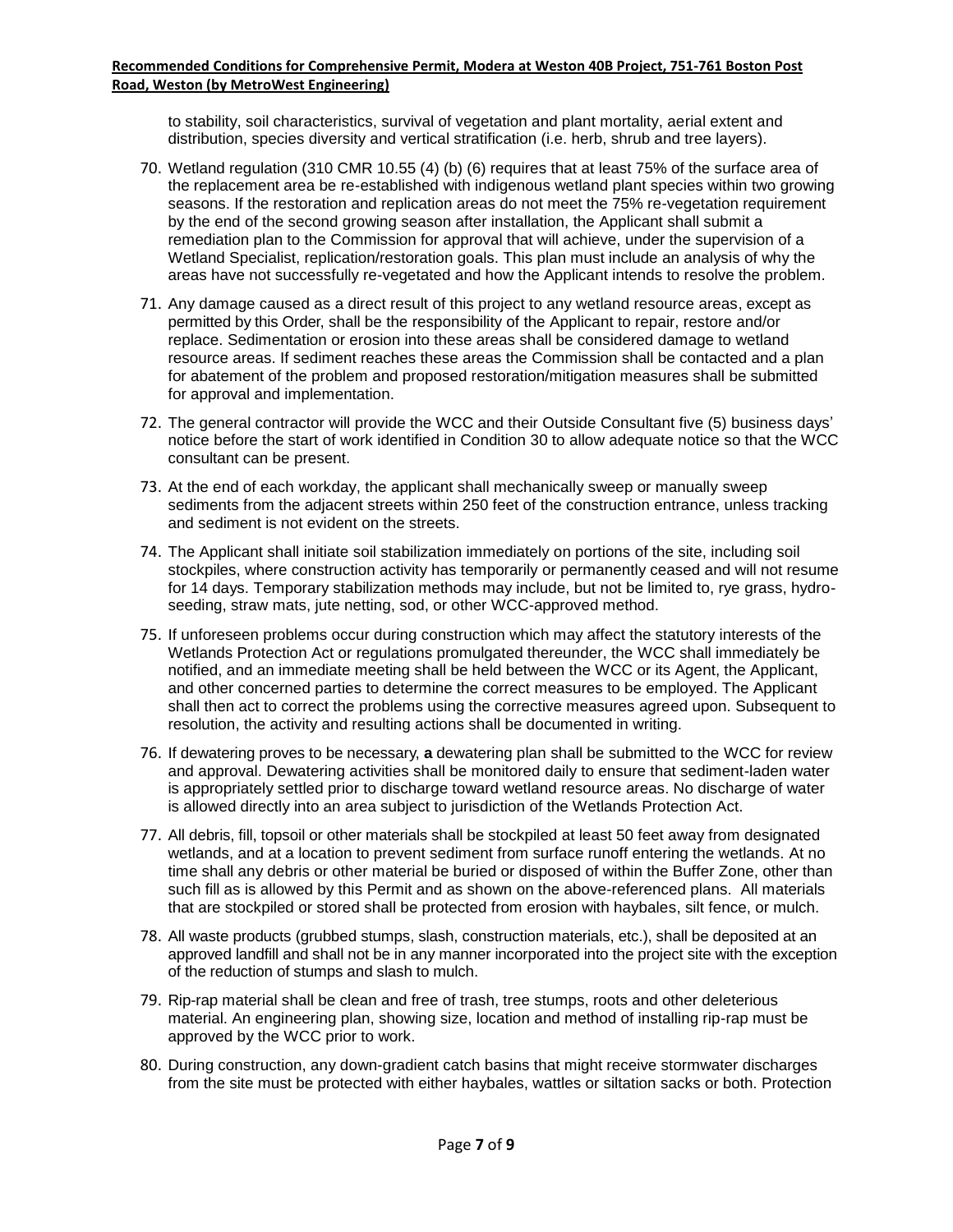must remain in place until permanent vegetative cover has occurred. These devices must be inspected on a weekly basis and after each storm event.

- 81. All post-construction stormwater management structures shall be installed in accordance with the plans and documents approved by the issuing authority.
- 82. All infiltration systems shall include suitable access points, brought to finish grade, to provide for the inspection and cleaning of the infiltration system. Access ports shall have a minimum diameter of at least 8-inches. At a minimum, there shall be a port in the middle or end of each row.
- 83. The WCC and WLUC and WZBA consultant shall be notified at the time of excavation for all infiltration systems.
- 84. A Registered Professional Engineer shall inspect and document the following:
	- a. The bottom of excavation of all infiltration systems shall be inspected prior to the placement of any fill or any drainage structures.
	- b. Document the condition of the excavation by photographs and provide a certification letter that there is at least a 2-foot separation between the bottom of the infiltration system and seasonal high groundwater.
	- c. Confirm that sub-soils on which the infiltration system will be placed are consistent with the plan requirements and the assumptions of the hydrologic analysis.
	- d. Any material used as fill beneath or along the sides of the infiltration system will conform with the requirements for septic system sand in accordance with the specification of 310 CMR 15.255(3). The design engineer shall provide a certification as to the quality of any fill used.
	- e. Any stone used beneath or along the sides of an infiltration system shall be in conformance with the specification for Base Aggregate as stipulated in 310 CMR 15.247(1**)**. The engineer shall provide a written certification as to the quality of the stone.
	- f. The components of the infiltration basin shall not be backfilled until the engineer has confirmed the proper elevation of the bottom of the chamber and all associated inverts have been achieved
- 85. Where plastic (PVC or ABS) pipe is used for connections to infiltration systems, magnetic tape shall be laid over the pipe prior to backfilling to allow for future location of the pipe.
- 86. The WCC requires that an the As-Built plan shall specify the size and type of all piping components and drainage structures and the beginning and end inverts of all pipes and the location of all covers, access and inspection ports. The as-built plan shall include the location of all roof drain connections and a certification by the engineer/land surveyor that all roof drainage connections shown on the approved plans have been made.
- 87. The Applicant and subsequent owners shall operate and maintain all stormwater BMPs in accordance with the design plans and the O&M Plan. This condition shall remain in perpetuity and shall be recorded as such on the Certificate of Compliance.
- 88. Within thirty days of completion of construction on any given portion of the project, all disturbed areas in the completed portion of the site shall be permanently stabilized (immediately landscaped and stabilized, or loamed, seeded and mulched with a layer of mulch hay)**.** Where necessary, the loam and seeding shall be held in place with jute netting. Outside of the growing season, exposed soil finish grade surfaces shall be stabilized with a layer of invasive-free mulch hay until climate conditions allow for seeding. Continued maintenance of these areas, in a manner which assures permanent stabilization and precludes any soil erosion, shall be the responsibility of the Applicant/Owner/Assign.
- 89. Once the site has been stabilized, the Applicant/Owner/Assign shall remove and properly dispose of all erosion controls. Removal of said erosion controls shall be accomplished utilizing the least